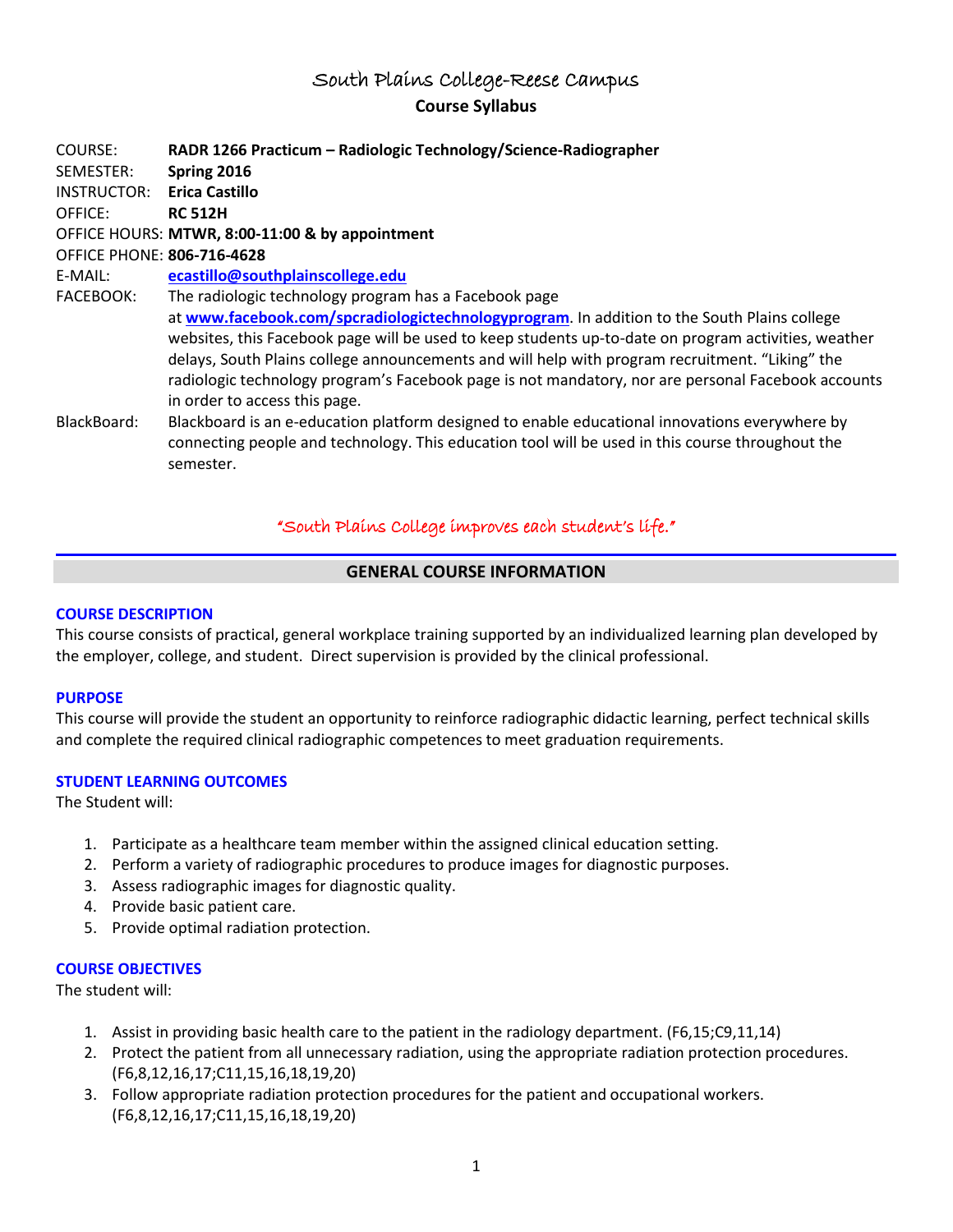- 4. Participate in radiographic procedures to achieve competency in the assigned discipline. (F1,5,6,7,8,9,16;C1,3,4,5,9,18)
- 5. Assist in the daily operation of the radiology department, to include (but not limited to): patient transportation, image processing, office and clerical duties as required. (F1,2,5,6,8,11,12,13,15;C4,9,15,18)

#### **EVALUATION METHOD**

Students are expected to maintain a grade average of C (75) in all Radiography classes in order to progress appropriately through the Radiography Program. Satisfactory completion of this course will assure the competency of the student in the assigned clinical area and provide correlation of classroom instruction with the clinical setting. This information will be reinforced through interactions with Radiologists, staff radiographers, and patients in the clinical sites. In addition, the Radiology department in-service programs are available to the students. Image analysis is conducted in the clinical setting and the classroom setting.

The student should make every effort to complete 25% of the total required clinical competencies by the end of this course. This includes routine and portable procedures in the following categories:

Abdominal, Thorax, Upper Extremities/Shoulder Girdle, Lower Extremities/Pelvic Girdle, Spine, Urinary, Gastrointestinal System, Nervous System, Special procedures, as well as the areas of equipment maintenance.

If during the semester the student is having difficulty accomplishing the appropriate procedures, it may be necessary to reassign the student in order for him/her to complete the required number of procedures.

### **GRADING CRITERIA FOR RADIOGRAPHIC PROFICIENCY**

- 1) Was the student available at the time of request?
- 2) Did the student properly interpret the request?
- 3) Did the student properly prepare the room for the procedure?
- 4) Did the student correctly identify the patient?
- 5) Did the student correctly identify himself/herself?
- 6) Did the student conduct himself/herself in a professional manner?
- 7) Did the student obtain patient history and explain the procedure to the patient?
- 8) Did the student ask the female patient if there was a possibility she could be pregnant?
- 9) Did the student give proper dressing instructions?
- 10) Did the student safely transport the patient to and from the x-ray table?
- 11) Did the student effectively communicate instructions to the patient?
- 12) Did the student demonstrate proper patient care while attending the patient?
- 13) Did the student use the correct SID?
- 14) Did the student position the patient correctly?
- 15) Did the student use the correct central ray orientation and angle?
- 16) Did the student collimate correctly?
- 17) Did the student use the appropriate film size and orientation?
- 18) Did the student use the correct marker and place it appropriately?
- 19) Did the student properly shield the patient when possible?
- 20) Did the student correctly shield himself/herself and others from unnecessary radiation exposure?
- 21) Did the student use the technical factors appropriate for the procedure being completed?
- 22) Did the student complete the correct projections for the procedure?
- 23) Did the student demonstrate the desired anatomy on the processed radiograph?
- 24) Did the student produce a diagnostic study?

If a radiograph does not display a side marker, the radiograph will be repeated and no competency will be given to the student. Marking the radiograph with a Sharpie is not allowed. Computerized/digital images must display a side marker. In the event the marker is not evident on the radiograph, the radiograph will be repeated. Annotating the images post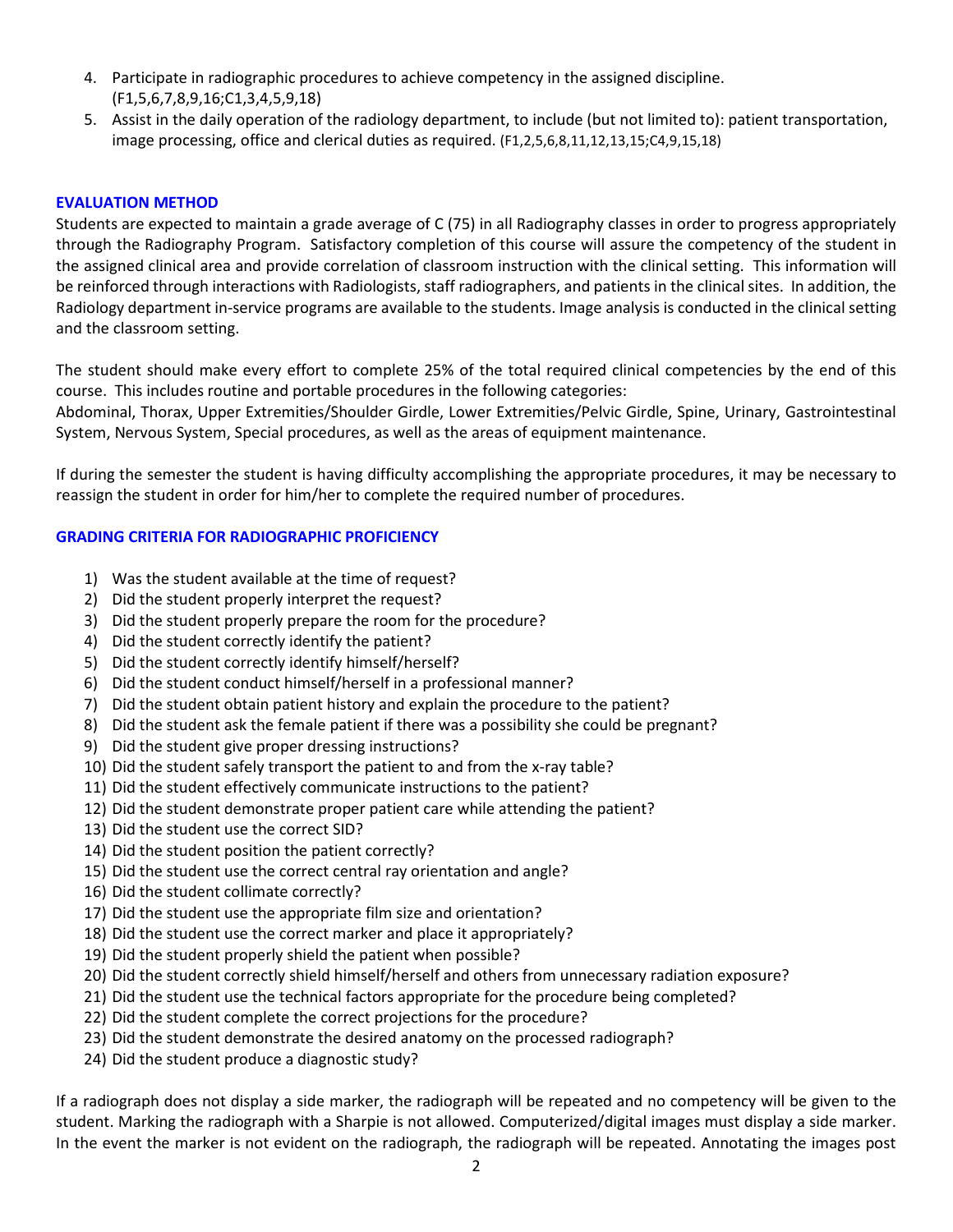processing will not be allowed by the student. If the supervising technologist prefers the image to not be repeated the technologist must initial the radiograph with their personal initials. The student will not receive a competency for any exam that needs repeating because of not being marked with a lead marker evident on the initial radiograph.

#### **ACADEMIC INTEGRITY**

It is the aim of the faculty of South Plains College to foster a spirit of complete honesty and a high standard of integrity. The attempt of any student to present as his or her own any work which he or she has not honestly performed is regarded by the faculty and administration as a most serious offense and renders the offender liable to serious consequences, possibly suspension.

**Cheating** - Dishonesty of any kind on examinations or on written assignments, illegal possession of examinations, the use of unauthorized notes during an examination, obtaining information during an examination from the textbook or from the examination paper of another student, assisting others to cheat, alteration of grade records, illegal entry or unauthorized presence in the office are examples of cheating. Complete honesty is required of the student in the presentation of any and all phases of coursework. This applies to quizzes of whatever length, as well as final examinations, to daily reports and to term papers.

**Plagiarism** - Offering the work of another as one's own, without proper acknowledgment, is plagiarism; therefore, any student who fails to give credit for quotations or essentially identical expression of material taken from books, encyclopedias, magazines and other reference works, or from themes, reports or other writings of a fellow student, is guilty of plagiarism.

#### **SCANS and FOUNDATION SKILLS**

These are identified for specific course objectives. A complete list explaining these skills is attached to the back of the syllabus for your information. Refer also to Course Objectives. SCANS and Foundation skills attached.

### **SPECIFIC COURSE INFORMATION**

#### **TEXT AND MATERIALS**

There is no required text for this course. Any previously acquired textbooks may be used as reference sources as needed.

#### **UNIFORMS**

The student must follow the guidelines found outlined in the Program's student handbook. Any deviation from these guidelines may result in the student being asked to leave the clinical setting to correct the infraction and/or dropped from the clinical portion of the program. If the student must leave to correct the problem, the total time away from the clinical site will be included in the missed clinical time.

#### **COMMUNICATION POLICY**

Electronic communication between instructor and students in this course will utilize the South Plains College "My SPC" and email systems. Instructor will not initiate communication using private email accounts. Students are encouraged to check SPC email on a regular basis.

#### **STUDENT CONDUCT**

.

Students in this class are expected to abide by the standards of student conduct as defined in the SPC catalog & the Radiologic Technology handbooks.

#### **SPECIAL REQUIREMENTS**

**Cell Phones** are to be turned **OFF** and kept with *personal belongings* during the scheduled Program clinical education. The student will be sent home for the remainder of the day if found carrying and/or using a cell phone at the clinical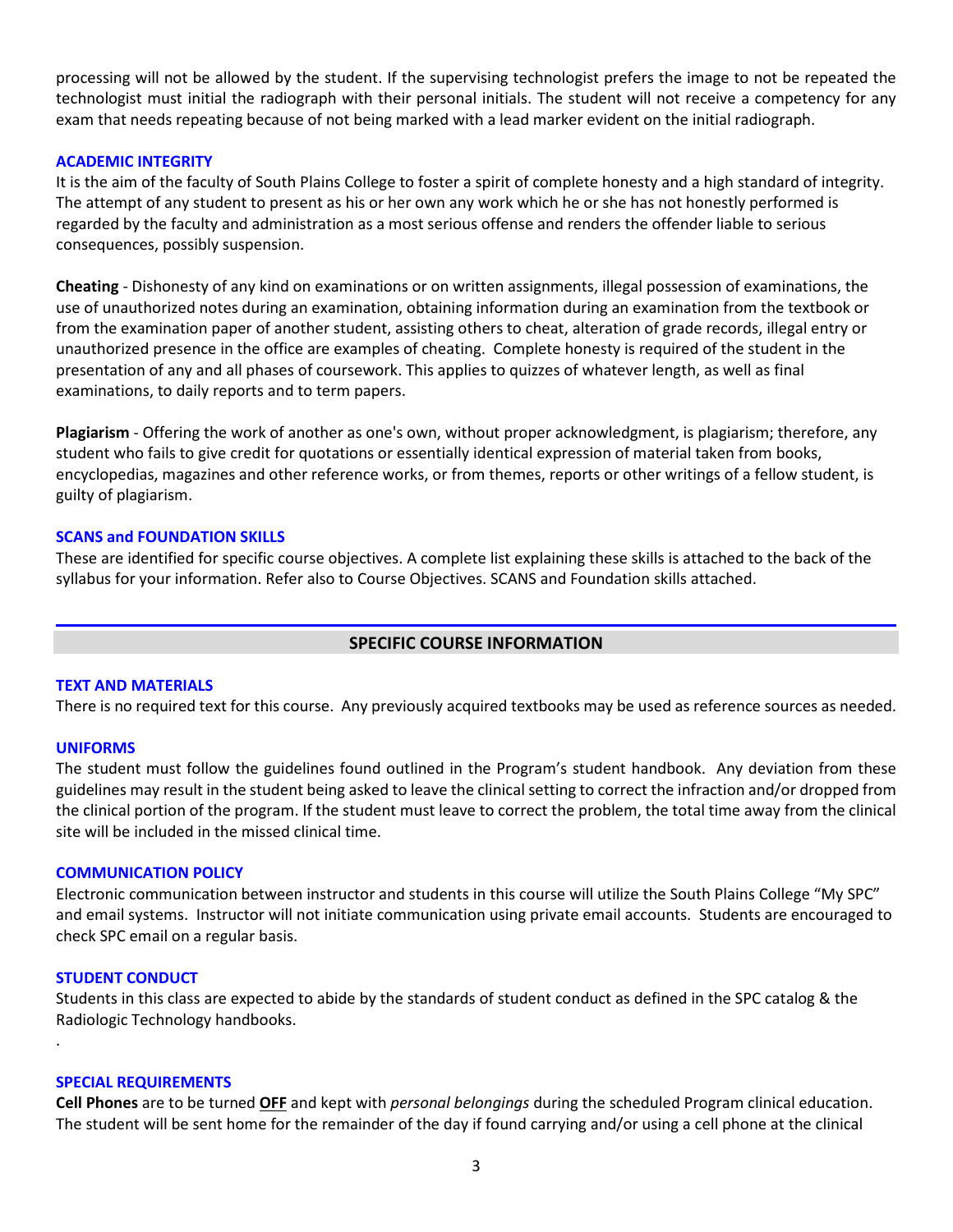education site. Personal phone calls can be made while on break or at lunch. In case of emergencies, you may be contacted at your assigned department.

### **ATTENDANCE POLICY**

**SPC** - Students are expected to attend all classes in order to be successful in a course. The student may be administratively withdrawn from the course when absences become excessive as defined in the course syllabus.

When an unavoidable reason for class absence arises, such as illness, an official trip authorized by the college or an official activity, the instructor may permit the student to make up work missed. It is the student's responsibility to complete work missed within a reasonable period of time as determined by the instructor. Students are officially enrolled in all courses for which they pay tuition and fees at the time of registration. Should a student, for any reason, delay in reporting to a class after official enrollment, absences will be attributed to the student from the first class meeting.

Students who enroll in a course but have "Never Attended" by the official census date, as reported by the faculty member, will be administratively dropped by the Office of Admissions and Records. A student who does not meet the attendance requirements of a class as stated in the course syllabus and does not officially withdraw from that course by the official census date of the semester, may be administratively withdrawn from that course and receive a grade of "X" or "F" as determined by the instructor. Instructors are responsible for clearly stating their administrative drop policy in the course syllabus, and it is the student's responsibility to be aware of that policy.

It is the student's responsibility to verify administrative drops for excessive absences through MySPC using his or her student online account. If it is determined that a student is awarded financial aid for a class or classes in which the student never attended or participated, the financial aid award will be adjusted in accordance with the classes in which the student did attend/participate and the student will owe any balance resulting from the adjustment.

**SPC Radiologic Technology** - Clinical attendance is extremely important to the student radiographer's education. It is during this time that valuable experience is gained that is necessary for the development of radiographic skills. Missed clinical time, for whatever reason, compromises that educational experience and grade. Being a health care provider requires commitment and professionalism, which is partially demonstrated by the student's attendance and punctuality in this course. Obviously, there are circumstances that will prevent attendance, such as in the case of illness or extreme emergency. Excessive absenteeism, regardless of the reason, makes it impossible to meet all the objectives of this course satisfactorily.

Students will adhere to the following clinical attendance policies. It is the responsibility of the student to become familiar with these policies. Ignorance of these policies will not be accepted as an excuse.

- Class attendance is mandatory. This class meets in the clinical affiliates as assigned. Attendance hours accrue throughout the Program in order to verify completion of the requirements of the Program of Radiologic Technology.
- Punctuality is a necessity in the healthcare setting. The student is required to arrive at the clinical site a few minutes early to be fully prepared to begin the day at 8 am. Clinical hours are from 8:00am to 4:30pm.
- The student is required to be present in the assigned area for a total of  $16$  hours per week. At the end of the semester, the student will have completed 240 clinical hours.
- The number of allowed missed clinical time will be  $24$  hours for this semester to maintain a "C" average. Missed clinical time due to tardiness, extended lunches, leaving early, funeral leave, doctor appointments, errands and so forth will be added to the total time missed and should be reflected on time cards/sheets. All missed clinical time will jeopardize the final clinical grade.
- Any absences in excess of 16 hours during the semester will result in a conference with the faculty and may further result in the student being placed on clinical probation or being dismissed from the Program.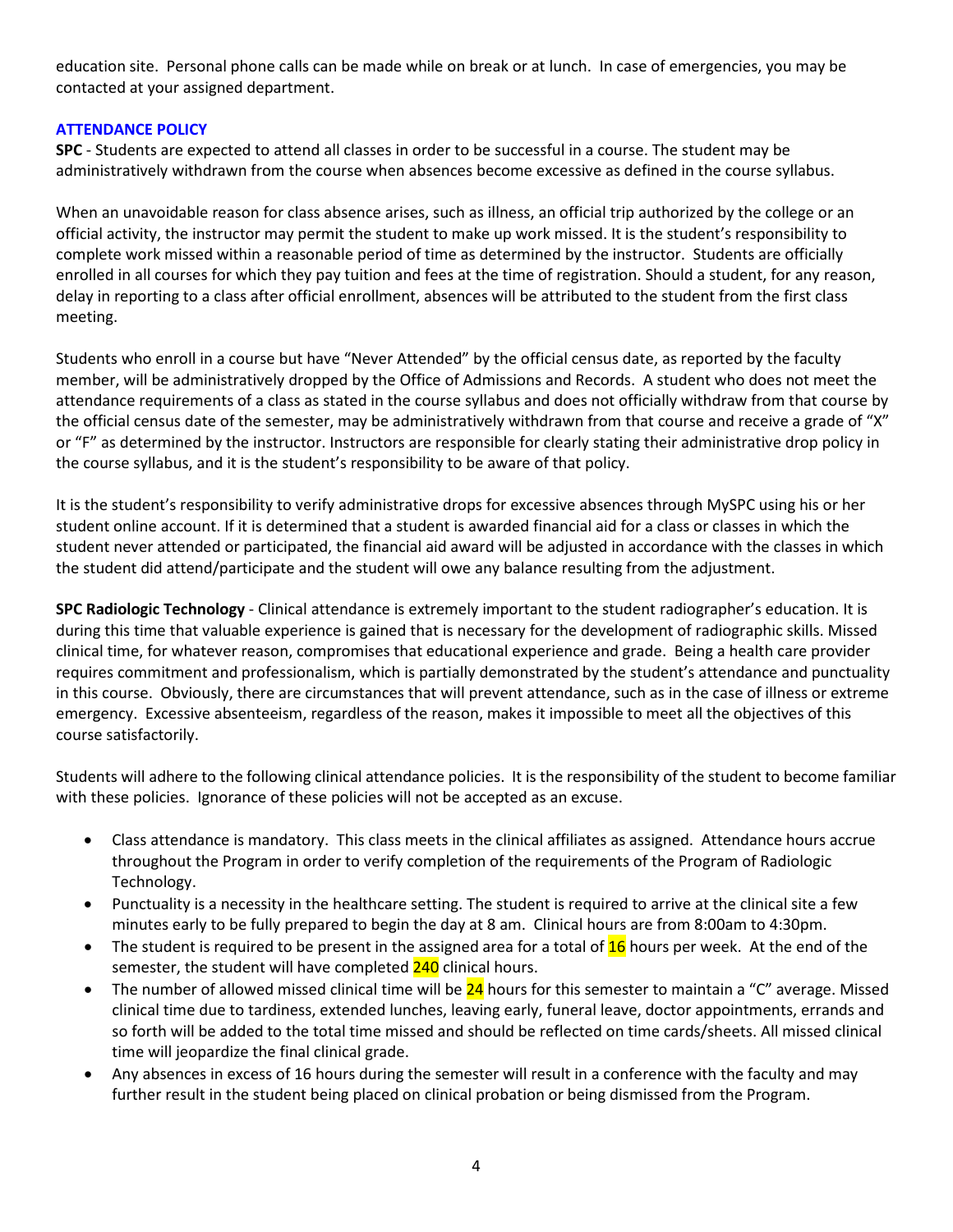- If excessive absenteeism jeopardizes a student's position in this course and the Program, the student has the option of requesting a committee review of their case. The student must submit a written request for committee consideration. The committee's decision will be final.
- Missed clinical hours **ARE** eligible for make-up during the week of final exams. It is up to the student to make arrangements with the clinical coordinator and clinical site instructor for make-up day(s).
- Missed clinical hours are to be made up during finals week only. Special considerations will be made on a case by case basis. Please see the clinical coordinator for make-up days other than the week of finals.
- Students are not allowed to "work through lunch" and/or come in early or stay late to accrue time or compensate for being absent.
- The student is required to call the clinical instructor and the program faculty in the event of any clinical time to be missed. This call should be made as close to the assigned start time and no later than one hour after the assigned time. The Clinical Coordinator must be called or emailed before the student radiographer leaves a facility early. Failure to do so is grounds for dismissal from the Program.
- Due to insurance and scheduling considerations, the student is not to decide his/her own schedule. This will be scheduled by the Clinical Coordinator.
- The clinical schedule may change throughout the semester to compensate patient load, student competency, schedule conflicts, and facility requests. The student will be given as much notice as possible to these changes.
- Additional attendance and absenteeism policies for South Plains College can be found in the student handbook and the general catalog of SPC.

### **STUDENT SUPERVISION**

The student will be assigned to various areas as part of the clinical education process. It is imperative that staff radiographers supervise students during their learning experiences.

A qualified radiographer must **directly** supervise the student by reviewing the procedure in relation to the student's achievement level; evaluating the condition of the patient in relation to the student's knowledge; by being present during the performance of the procedure; and reviewing and approving the procedure. Any time during the student performance that a repeat of an unsatisfactory radiograph is taken, there must be a qualified radiographer present per JRCERT recommendations. \*\*

**Indirect** supervision indicates that a qualified radiographer is immediately available to assist students regardless of the level of the student achievement. The qualified radiographer should be in the near vicinity of where the procedure is being performed. This applies to **all** areas where ionizing radiation is in use (surgery, portables, trauma, etc.)

Any reassignment of the student must be cleared with the Clinical Coordinator. If this procedure is ignored, notation regarding the incident will be made in the student's file and a possible grade penalty may be imposed if this is a recurring problem. It is therefore imperative that the students remain in the primary area of assignment.

### \*\***If it becomes necessary to repeat ANY radiograph, a qualified staff radiographer must directly supervise the student. The radiographer must initial the Repeat form at the time of the repeat. THERE ARE NO EXCEPTIONS.**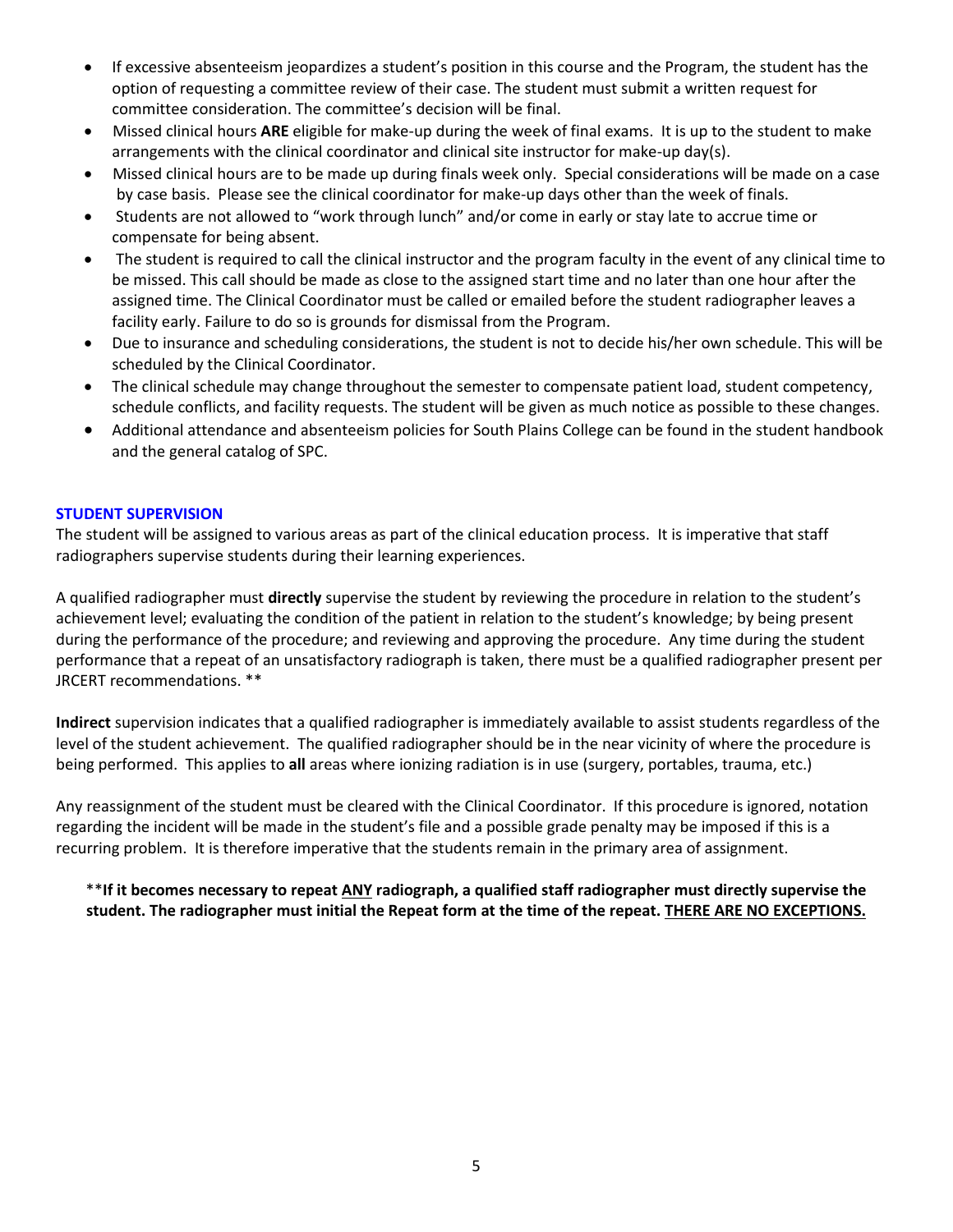#### **GRADING POLICY**

| Grade | Criteria                                                                                                                               | Yes (Y) No<br>(N) |
|-------|----------------------------------------------------------------------------------------------------------------------------------------|-------------------|
| A     | Missed clinical time did not exceed 8 hours (Fall, Spring) or 7 hours<br>(summer)                                                      |                   |
|       | Student completed a minimum of 20 of the ARRT required clinical<br>competencies                                                        |                   |
|       | Student received a passing clinical evaluation average of 4.0 to 5.0<br>All clinical documentation submitted on each assigned due date |                   |
| B     | Missed clinical time did not exceed 16 hours (Fall, Spring) or 10 hours<br>(summer)                                                    |                   |
|       | Student completed a minimum of 15 of the ARRT required clinical<br>competencies                                                        |                   |
|       | Student received a passing clinical evaluation of 3.0 to 4.0                                                                           |                   |
|       | All clinical documentation submitted late of each assigned due date                                                                    |                   |
| C     | Missed clinical time did not exceed 24 hours (Fall, Spring) or 14 hours<br>(summer)                                                    |                   |
|       | Student completed a minimum of 10 of the ARRT required clinical<br>competencies                                                        |                   |
|       | Student received a passing clinical evaluation of 2.0 to 3.0                                                                           |                   |
|       | All clinical documentation submitted late of each assigned due date                                                                    |                   |
| F     | Missed clinical time exceeded 24 hours (Fall, Spring) or 14 hours<br>(summer)                                                          |                   |
|       | Student failed to complete a minimum of 5 of the ARRT required clinical<br>competencies                                                |                   |
|       | Student received a failing clinical evaluation of less than 2.0                                                                        |                   |
|       | All clinical documentation was not submitted of each assigned due date                                                                 |                   |

\*Must meet all criteria in the category to receive that grade. If one criteria is not meet, the grade will be determined by which category it falls under.

A *"C" or better* must be maintained in all **radiologic technology courses.** Failure to do so will result in the student being dropped from the program.

### **Failure of a clinical education course will result in the student being withdrawn from the Program. The possibility of the student repeating the clinical course may be an option that will be addressed on a case by case circumstance.**

### **IF A STUDENT WISHES TO APPEAL A CLINICAL COURSE GRADE, HIS OR HER APPEAL WILL BE PRESENTED TO THE ALLIED HEALTH COMMITTEE.**

Competencies to be completed by the completion of the two-year Program:

#### **THORAX**

- − Routine Chest (2v)
- − Chest (Wheelchair or stretcher)
- − Ribs
- − Chest lateral decubitus\*
- − Sternum\*
- − Upper airway (soft-tissue neck)\*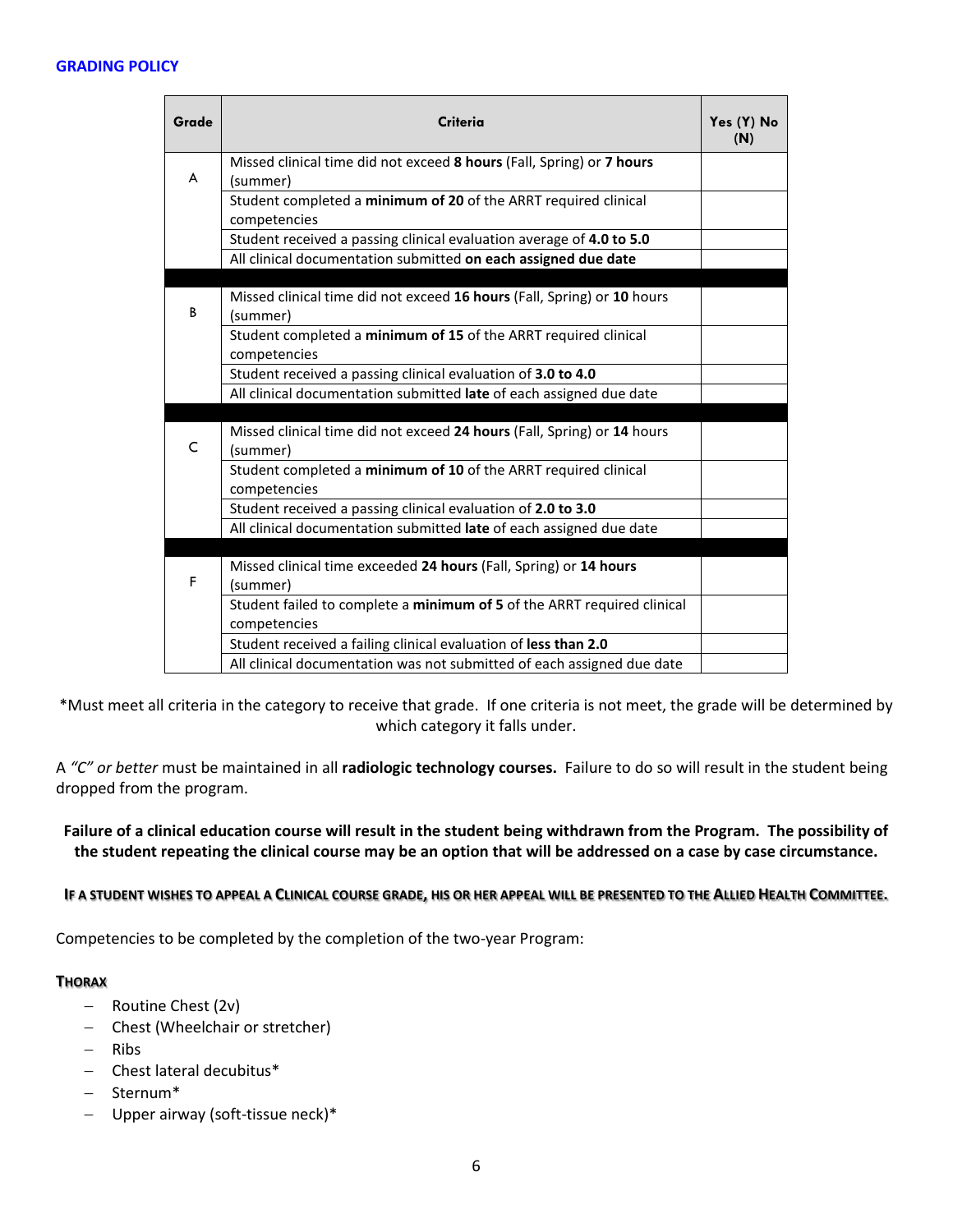#### **UPPER EXTREMITIES**

- − Thumb or finger
- − Hand
- − Wrist
- − Forearm
- − Elbow
- − Humerus
- − Shoulder
- − Trauma: shoulder
- − Clavicle\*
- − Scapula\*
- − AC joints\*
- − Trauma: upper extremity (non-shoulder)

### **LOWER EXTREMITIES**

- − Toes\*
- − Foot
- − Ankle
- − Knee
- − Tibia-fibula
- − Femur
- − Trauma: lower extremity
- − Patella\*
- − Calcaneus \*

# **HEAD –** student must do **at least one** procedure from this section

- − Skull\*
- − Paranasal \*
- − Facial bones\*
- − Orbits\*
- − Zygomatic arches\*
- − Nasal bones\*
- − Mandible \*

### **VERTEBRAL COLUMN & PELVIS**

- − Cervical Spine (5v)
- − Trauma: cervical spine (X-table lateral)\*
- − Thoracic Spine (2v)
- − Lumbar Spine (5v)
- − Pelvis
- − Hip
- − X-table lateral hip
- − Sacrum and/or coccyx\*
- − Scoliosis series\*
- − Sacroiliac joints\*

### **ABDOMEN**

- − Abdomen supine (KUB)
- − Abdomen upright
- − Abdomen decubitus \*
- − Intravenous urography\*

### **FLUOROGRAPHY & CONTRAST RADIOGRAPHY**

− UGI (required)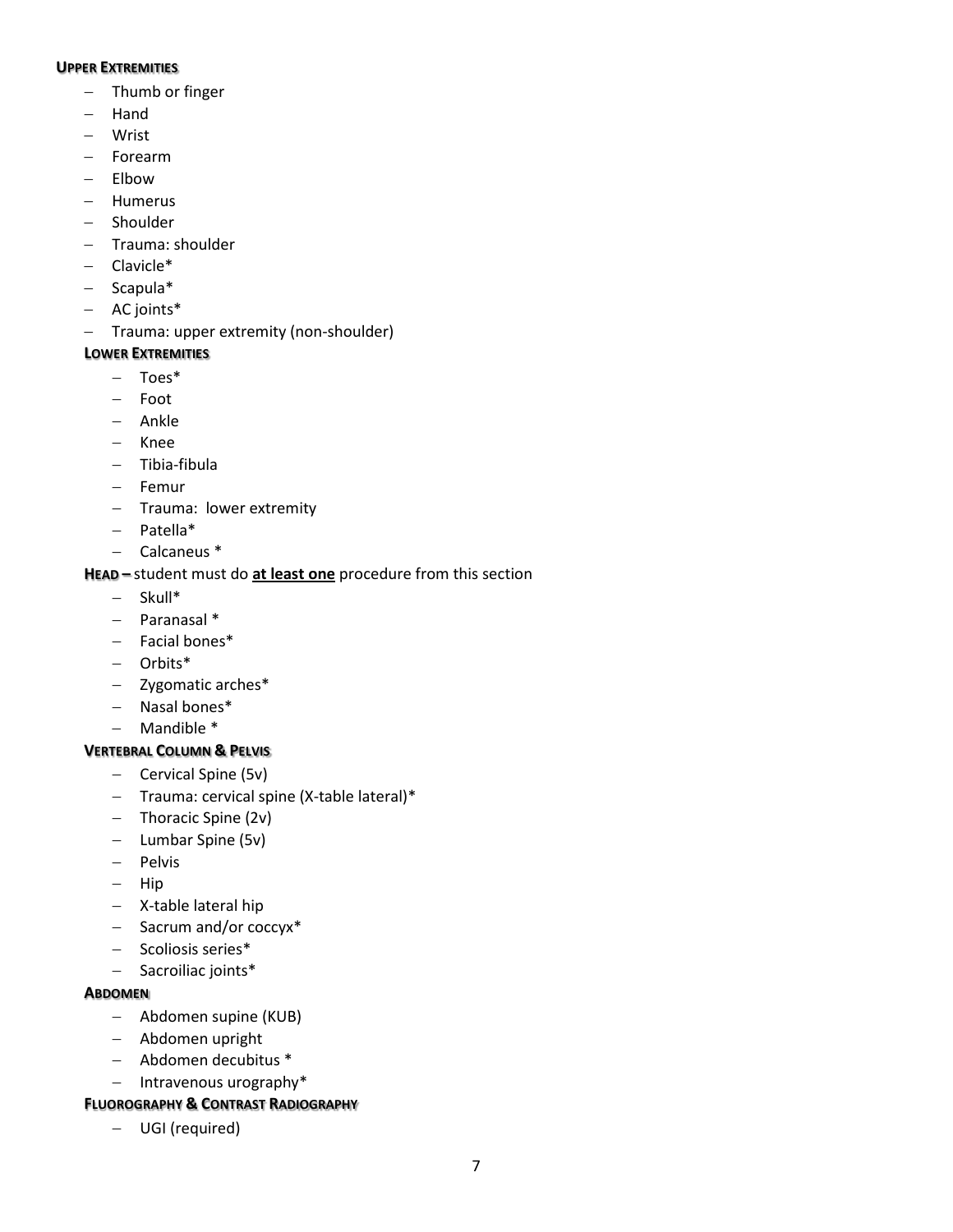- − Colon (required)
- − Small bowel series
- − Esophagus\*
- − Cystography/Cystourethrography\*
- − ERCP\*
- − Myelography
- − Arthrography

# **SURGICAL STUDIES**

- − C-arm (orthopedic)
- − C-arm (non-orthopedic)

# **MOBILE STUDIES**

- − Chest
- − Abdomen
- − Orthopedic

# **PEDIATRICS** (age 6 or younger)

- − Chest routine
- − Upper extremity
- − Lower extremity
- − Abdomen
- − Mobile study

# **GENERAL PATIENT CARE**

- − CPR (satisfied by Healthcare Provider CPR certification)
- − Vital signs
- − Sterile & aseptic technique
- − Venipuncture
- − Transfer of patient
- − Care of patient medical equipment

# **CLINICAL RECORDS AND PAPERWORK**

# **DATAARC**

The student is responsible for maintaining the electronic clinical records, which is DataArc, for the documentation of clinical time, experience, repeat record, and competencies. The website is dataarc.ws. The following examples of the clinical paperwork is the same in DataArc, just in an electronic form.

# **CLINICAL PAPERWORK (will be used for down-time and/or a back-up to DataArc)**

The student is responsible for maintaining the clinical records necessary for the documentation of clinical time, experience, repeat record, and competencies. Only blank originals must be used. **White out is not allowed on any official document.** Any mistake must be marked through with one line and initialed by the person making the mistake. The following documentation must be provided at the scheduled time:

- **Evaluation form**  Due at the **END OF EACH ROTATION**
- **Time sheet**  Due at the **END OF EACH ROTATION**
- **Competency form** Due at the **END OF EACH ROTATION**
- **Experience form** Due at the **END OF THE SEMESTER**
- **Repeat radiograph form**  Due at the **END OF THE SEMESTER**
- **Site evaluation form**  Due **AS DIRECTED** by the Clinical Coordinator

Failure to submit these forms prevents documentation of required evaluation, clinical time, experience and competency and will jeopardize the student's grade. Total disregard to Program Clinical paperwork guidelines will result in a warning, suspension, dismissal.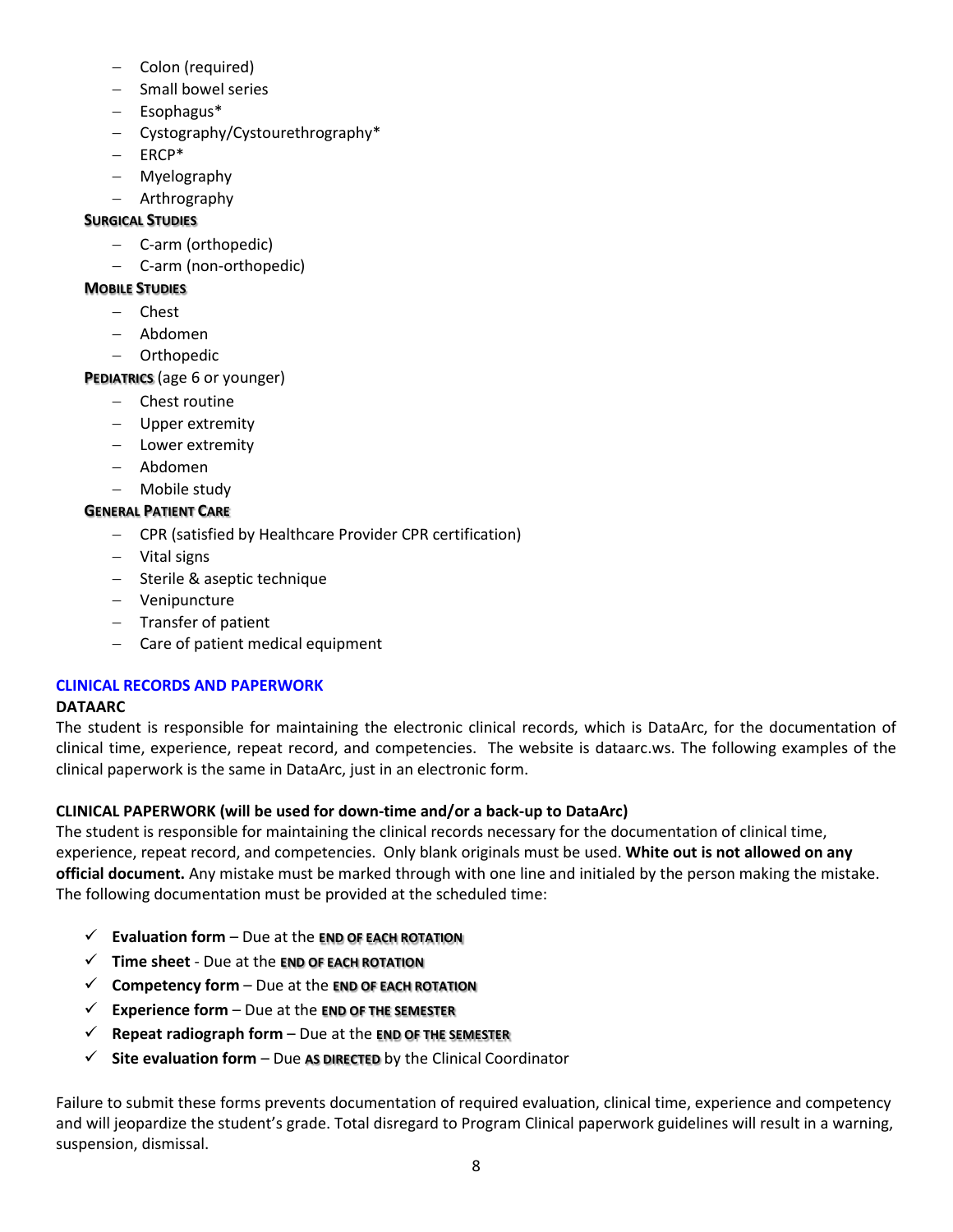**TIME CARDS/SHEETS** provide a record of time spent at each assigned clinical education setting and will be returned to the Clinical Coordinator at the **end of each rotation**. The time sheets can only be initialed by a supervisor. There must be times on the time sheet so they can be verified. All mistakes must be crossed out with one line and initialed by the student or technologist responsible for the mistake. **White out will not be allowed on any official document.**

This record demonstrates required hours of clinical education. This is a legal document and dishonesty of the accrued time will **not** be tolerated. If a discrepancy is established on the time sheets, the student will be reprimanded and possibly dismissed from the Program. In the event of a missing time sheet and the clinical time cannot be verified the student will be required to make up the unverified clinical time.

The student is responsible for the following items pertaining to the time verification system:

- $\checkmark$  Dating the card or sheet with correct dates (this is your official verification of attendance)
- $\checkmark$  Having each time slot initialed by the supervisor on the handwritten timesheets.
- $\checkmark$  Totaling times accurately reflecting any missed time as well. (Tardiness, Dr. appointments, school meetings, etc.)
- $\checkmark$  Obtaining the signature of the clinical instructor on the card/sheet as well as the individual student's signature.
- $\checkmark$  Legibility of the time card.

The *Clinical Competency Record* will be reviewed during the semester as indicated by the Clinical Coordinator and turned in at the **end of each rotation**. Failure to provide Competency records will result in a written reprimand and reassignment to a specific area will be required for verification of competency. If no competencies have been recorded, the student will receive an 'F' in the course and will result in the dismissal of the student from the Radiology Program. Completion of competency requirements must meet the assigned level in order for the student to complete the Program.

The *Clinical Experience Record* documents the radiographic procedures experienced by the student and should reflect all experiences seen during any given assigned day. The form will be collected at the **end of the semester** as a means of tracking clinical experiences. Care should be taken in completing this form so as to reflect not only experiences in which the student assisted another technologist, but also the procedures done unassisted and completed as competencies.

The *Clinical Repeat Record* is a required document of the Program to indicate the student radiographer was directly supervised in the event of repeating a radiographic exam. The supervising technologist must initial the form to verify the observation. The student must explain the measure used to correct the infraction. This document provides information that will help the student improve in areas of deficiency. The form is due at the **END OF THE SEMESTER**.

The *Clinical Education Site Evaluation* completed by the student should accurately reflect the experience of the clinical site. This information is used to make adjustments, improvements, and/or recommendations. These are to be returned to the Clinical Coordinator **as directed**.

### **FACEBOOK**

✓

The Radiologic Technology Program has a Facebook page at [www.facebook.com/spcradiologictechnologyprogram](http://www.facebook.com/spcradiologictechnologyprogram) . This Facebook page will be used to keep students up-to-date on program activities, weather delays, and South Plains College announcements and will help with program recruitment. "Liking" the Radiologic Technology Facebook page is not mandatory.

### **ACCOMMODATIONS**

#### **Disabilities Statement**

Students with disabilities, including but not limited to physical, psychiatric, or learning disabilities, who wish to request accommodations in this class should notify the Disability Services Office early in the semester so that the appropriate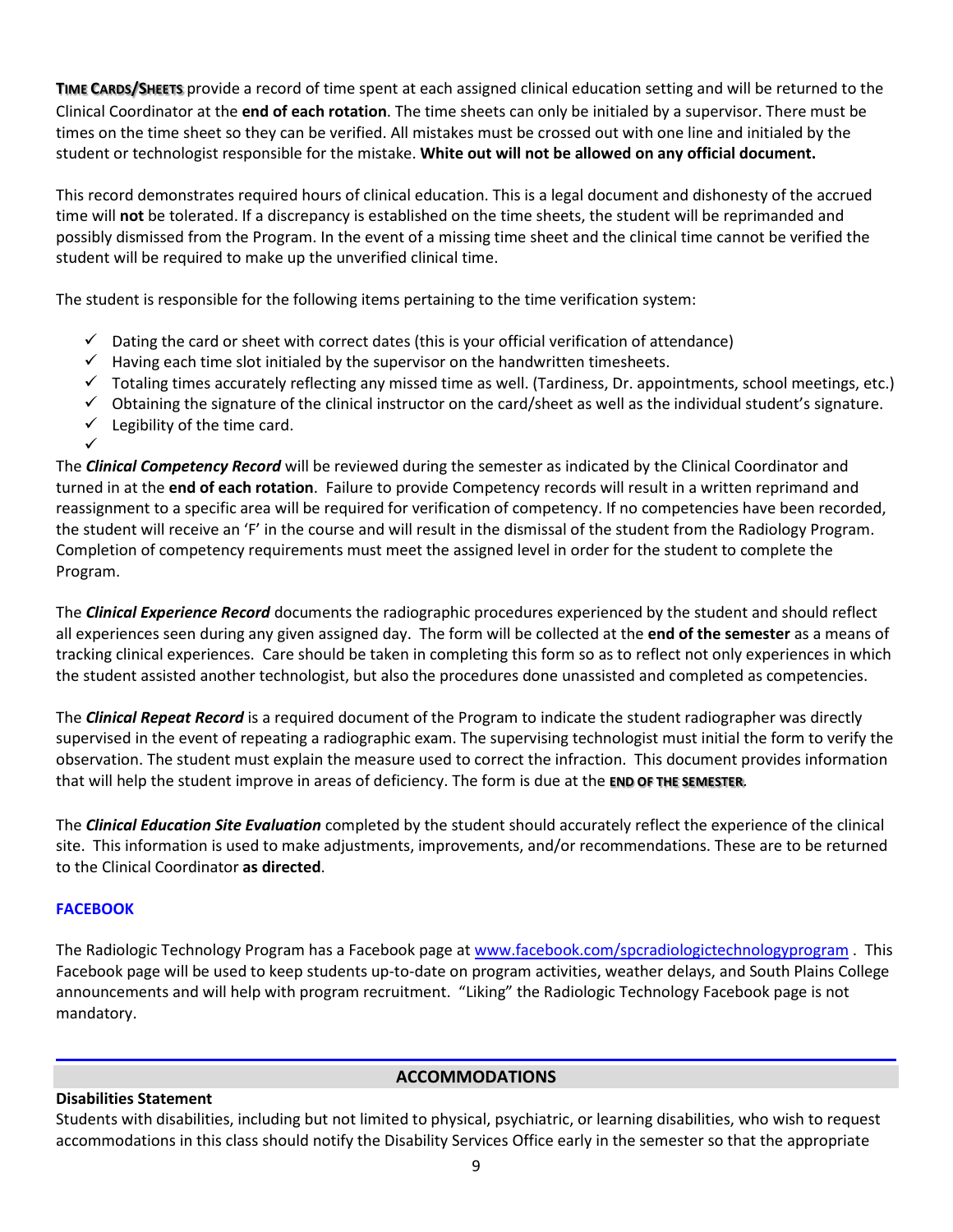arrangements may be made. In accordance with federal law, a student requesting accommodations must provide acceptable documentation of his/her disability to the Disability Services Office. For more information, call or visit the Disability Services Office at Levelland Student Health & Wellness Center 806-716-2577, Reese Center (also covers ATC) Building 8: 806-716-4675, Plainview Center Main Office: 806-716-4302 or 806-296-9611, or the Health and Wellness main number at 806-716-2529.

### **Diversity Statement**

In this class, the teacher will establish and support an environment that values and nurtures individual and group differences and encourages engagement and interaction. Understanding and respecting multiple experiences and perspectives will serve to challenge and stimulate all of us to learn about others, about the larger world and about ourselves. By promoting diversity and intellectual exchange, we will not only mirror society as it is, but also model society as it should and can be.

# **COURSE OUTLINE**

# TOPIC: **CLINICAL ROTATION - ROUTINE RADIOGRAPHY**

The student will:

- 1. Interact with patients, peers and hospital staff in a professional manner. (F15;C9-11,14)
- 2. Maintain the professional confidentiality of patients, staff and the hospital. (F13,17;C11)
- 3. Project a professional image in their attire, attitude and conduct. (F14,16,17)
- 4. Effectively communicate with patients and staff in a professional manner. (F5,6;C5-8,14)
- 5. Assist in the medical care of the patients while in the radiology department. (C11)
- 6. 6. Be competent in the correct use of the radiographic equipment and accessories used in the assigned clinical affiliate: (F2,6;C3)
- 7. 7. Select the proper equipment for a specific radiographic exam. (F13;C3,18,19)
- 8. Protect the patient, himself/herself and other staff members from unnecessary radiation exposure, using shields, distance, collimation and optimal exposure factors. (F13,17;C3,11,18,19)
- 9. Identify, orally and/or in writing, and perform, with the supervision of a radiographer, the radiographic projections employed in routine radiography, according to departmental protocol.
- 10. Position the patient and equipment, and select the appropriate technical factors for the required projections. This will include, but is not limited to the following anatomical regions: (F2,6,10,13; C1,3,4,9,15,18,19)
	- $\checkmark$  Upper extremities and shoulder girdle
	- $\checkmark$  Lower extremities and pelvic girdle
	- $\checkmark$  Thoracic cage
	- $\checkmark$  Chest
	- $\checkmark$  Abdomen
	- $\checkmark$  GI & Urinary
	- $\checkmark$  Spinal column
	- $\checkmark$  Skull
- 11. Identify and correct any positioning and/or technical error on processed radiographs, with the supervision of a radiographer. (F9;C3,12,13,16-20)
- 12. Identify and correct common processor and radiographic equipment problems. (F1,3,8,9;C5-8,15,16,18-20)
- 13. Assist in the work flow of the department by transporting patients, processing images, and performing clerical duties as required. However, these duties should not occupy the major portion of the student's clinical time.(F1,2,5,6,8,9,13,17;C1,4-9,11-15,18,19)

# TOPIC: **CLINICAL ROTATION - FLUOROSCOPIC PROCEDURES**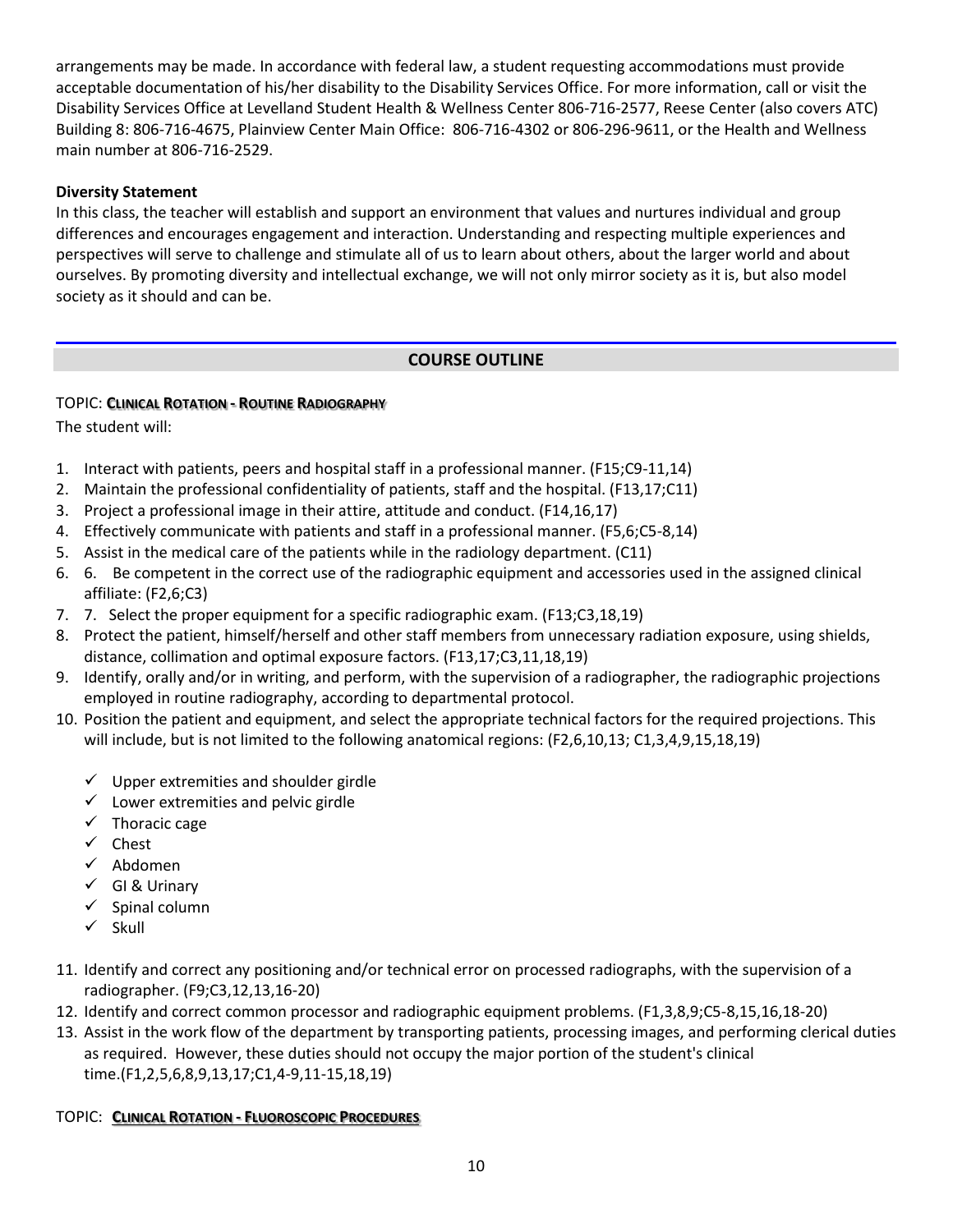The student will:

- 1. Interact with patients, peers and hospital staff in a professional manner. (F15;C9-11,14)
- 2. Maintain the professional confidentiality of patients, staff and the hospital. (F13,17;C11)
- 3. Project a professional image in their attire, attitude and conduct. (F14,16,17;C11)
- 4. Effectively communicate with patients and staff in a professional manner. (F5,6;C5-8,14)
- 5. Assist the radiologist by performing the following procedures as they pertain to fluoroscopic examinations:(F11,13;C1,3,9,11,15,18,19)
	- $\checkmark$  Setting fluoroscopic technical factors.
	- $\checkmark$  Assisting in the positioning of the patient.
	- $\checkmark$  Administering contrast media, as is required of the procedure, with orders from the physician and with the supervision of a registered technologist.
	- $\checkmark$  Proper placement of the image receptor for spot filming.
	- $\checkmark$  Assisting in the care of the patient as required.
	- $\checkmark$  Protect the patient from unnecessary radiation exposure.
	- $\checkmark$  Protect himself/herself and other health workers from unnecessary radiation exposure.
- 6. Identify, orally and/or in writing, and perform any overhead projections required following the fluoroscopic procedure (to include equipment positioning, patient positioning, selection of technical factors). (F2,6,10,13; C1,3,4,9,15,18,19)

# TOPIC: SURGERY & PORTABLE RADIOGRAPHY

The student will:

- 1. Interact with patients, peers and hospital staff in a professional manner. (F15;C9-11,14)
- 2. Maintain the professional confidentiality of patients, staff and the hospital. (F13,17;C11)
- 3. Project a professional image in their attire, attitude and conduct. (F14,16,17;C11)
- 4. Effectively communicate with patients and staff in a professional manner. (F5,6;C5-8,14)
- 5. Utilize radiation protection procedures necessary in surgical and portable radiography (i.e. Lead aprons and a minimum of 6 feet between the x-ray tube and personnel); and instruct hospital personnel in radiation protection procedures, when necessary. (F13,17;C3,10-12, 15,18,19)
- 6. Properly enter a surgical suite with knowledge of the sterile area, with attention to appropriate attire for oneself and appropriate preparation of the radiographic equipment to be used. (F13;C3,5,11,15,18,19)
- 7. Conduct the requested radiographic exam within a sterile environment, without contaminating the surgical field. (F13;C15,18,19)
- 8. Describe, orally and/or in writing, the responsibilities of the radiographer, perform the procedure under the supervision of a radiographer, and assist the surgeon with any fluoroscopic requirements of the procedure. This will include, but is not limited to: (F2,6,11-13;C3,15,18,19)
	- $\checkmark$  Operative cholangiograms
	- $\checkmark$  Retrograde pyelograms
	- $\checkmark$  Orthopedic procedures
	- $\checkmark$  ERCP assistance
	- $\checkmark$  Post-operative extremity films
	- $\checkmark$  Recovery room radiography
	- $\checkmark$  Spinal laminectomies
	- $\checkmark$  Pacemaker insertions
	- $\checkmark$  Operation of c-arm equipment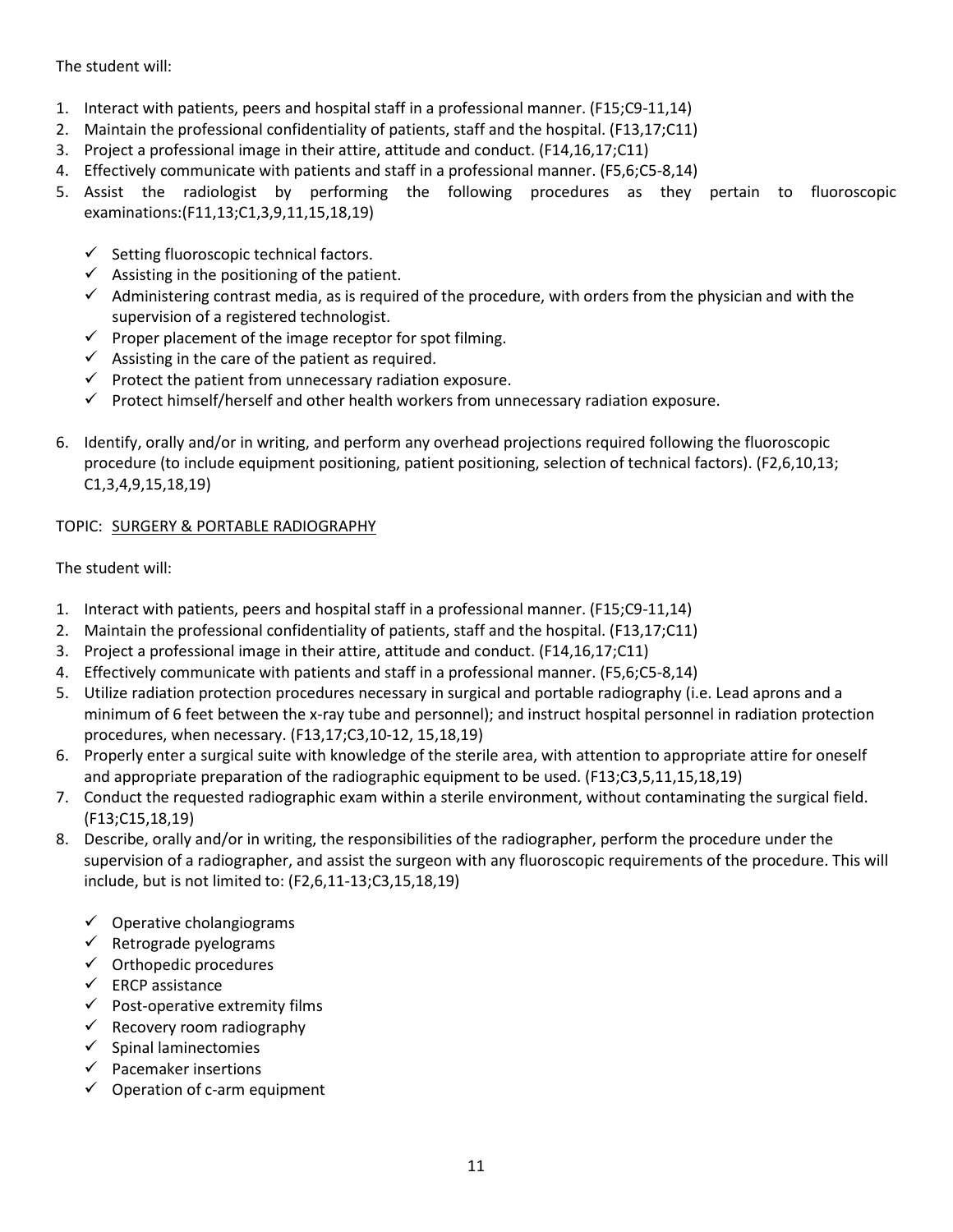- 9. Identify, orally and/or in writing, and perform the portable procedures with the supervision of a radiographer, by correctly positioning the patient and equipment, and selecting the appropriate technical factors according to the departmental protocol. This will include, but is not limited to the following anatomical regions: (F2,6,13;C3, 15,18,19)
	- A. Upper extremities and shoulder girdle
	- B. Lower extremities and pelvic girdle
	- C. Chest
	- D. Abdomen
	- E. Spinal column
	- F. Skull
- 10. Identify orally and correct any positioning and/or technical errors on the processed portable radiograph and make corrections with the supervision of a radiographer. (F13;C15,18,19)

# TOPIC: **PEDIATRIC RADIOGRAPHY**

The student will:

- 1. Adjust routine procedures to accommodate pediatric patients, including the positioning of the patient, adjusting equipment and selecting technical factors as appropriate. (F7,8,13;C3,5,15,16,18,19)
- 2. Perform procedures specific to pediatric patients, to include, but not limited to: (F11-13;C15,18,19)
	- $\checkmark$  Bone age radiographic exams
	- $\checkmark$  Long bone radiographic exams
	- $\checkmark$  Scoliosis radiographic exams
	- $\checkmark$  Congenital hip malformation radiographic exams
	- $\checkmark$  Skeletal survey radiographic exams
- 3. Select appropriate devices to assist in the radiography of pediatric patients, to include, but not limited to: (F8,13;C3,15,18,19)
	- $\checkmark$  Radiation protection devices
	- $\checkmark$  Immobilization devices
	- $\checkmark$

# TOPIC: **SPECIAL PROCEDURES**

The student will:

- 1. Interact and effectively communicate with patients, peers and hospital staff in a professional manner. (F5,15;C5-8, 9-11,14)
- 2. Maintain the professional confidentiality of patients, staff and the hospital. (F13,17;C11)
- 3. Project a professional image with appropriate attire, attitude and conduct. (F14,16,17;C11)
- 4. Identify, orally and/or in writing, the required scout films, contrast media, special equipment, (i.e. Injectors, sterile trays, guide wires, catheters, etc.), patient preparation, patient position and emergency procedure for any special procedure routinely done in that department. This will include, but is not limited to: (F5,6,9-17;C1,3-9,11-20)
	- $\checkmark$  Myelography
	- $\checkmark$  Arthrography
	- $\checkmark$  Venography
	- Arteriography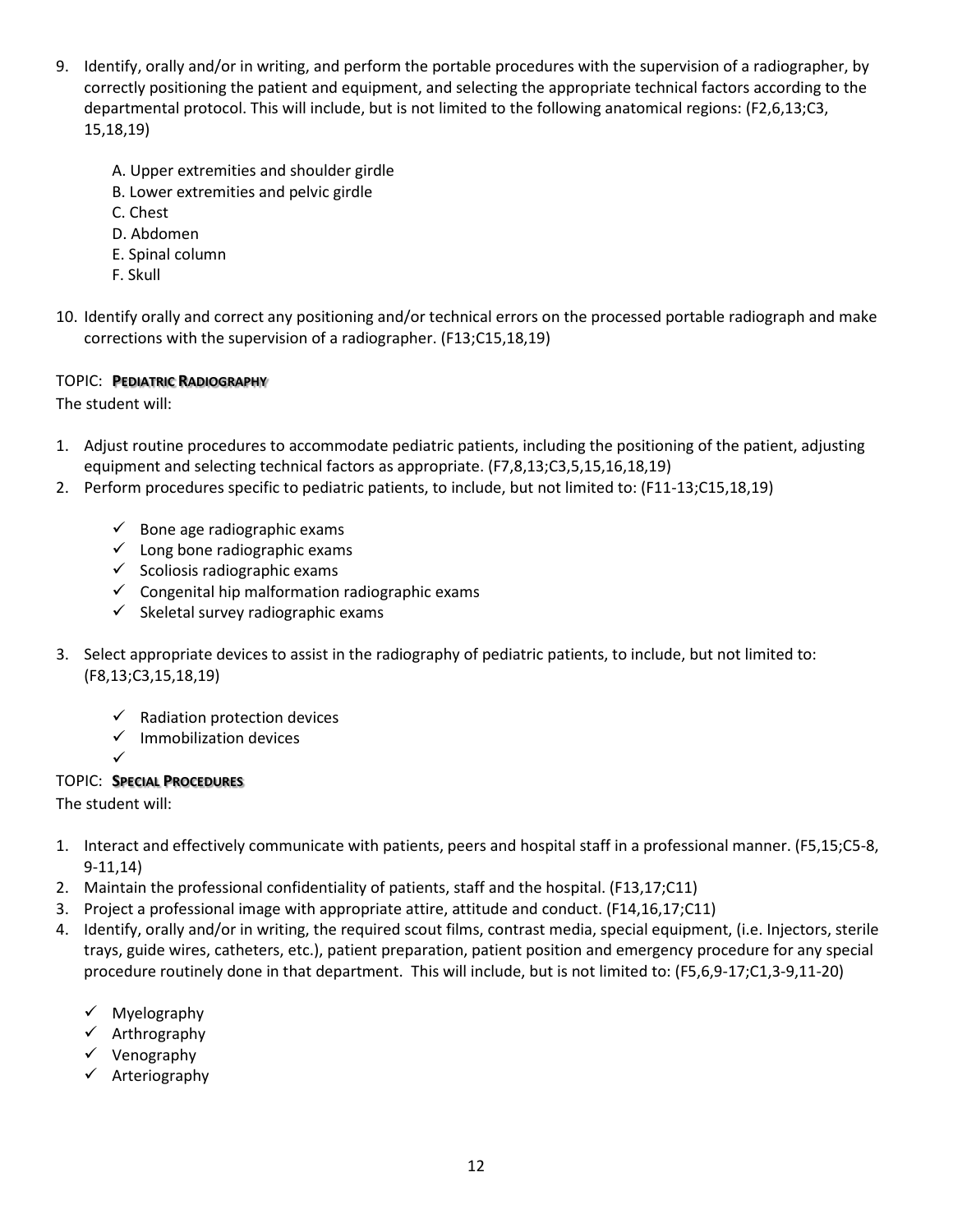- 5. Prepare the special procedures suite or room, by setting up the necessary equipment and instruments for any special procedure routinely done in that department. This will include, but is not limited to: (F5,6,9,10,13-17;C1,3- 9,11-20)
	- $\checkmark$  Myelography
	- $\checkmark$  Arthrography
	- $\checkmark$  Venography
	- $\checkmark$  Arteriography
- 6. Describe, orally and/or in writing, and perform, with the supervision of a radiographer and according to departmental protocol, any special procedure routinely done in that department. Assist the radiographer and/or physician with any of these procedures. This will include, but is not limited to: (F5,6,9,10,13-17;C1,3-9,11-20)
	- $\checkmark$  Myelography
	- $\checkmark$  Arthrography
	- $\checkmark$  Venography
	- $\checkmark$  Arteriography
- **7.** Assist the radiographer and/or physician with the care of the patient while in the special procedures suite/room. (F5,6,13,15;C1,3,5-7,9,11-20)

# **FOUNDATION SKILLS**

# **BASIC SKILLS–Reads, Writes, Performs Arithmetic and Mathematical Operations, Listens and Speaks**

F-1 Reading–locates, understands, and interprets written information in prose and in documents such as manuals, graphs, and schedules.

F-2 Writing–communicates thoughts, ideas, information and messages in writing and creates documents such as letters, directions, manuals, reports, graphs, and flow charts.

F-3 Arithmetic–performs basic computations; uses basic numerical concepts such as whole numbers, etc.

F-4 Mathematics–approaches practical problems by choosing appropriately from a variety of mathematical techniques.

F-5 Listening–receives, attends to, interprets, and responds to verbal messages and other cues.

F-6 Speaking–organizes ideas and communicates orally.

# **THINKING SKILLS–Thinks Creatively, Makes Decisions, Solves Problems, Visualizes and Knows How to Learn and Reason**

F-7 Creative Thinking–generates new ideas.

F-8 Decision-Making–specifies goals and constraints, generate alternatives, consider risks, evaluate and chooses best alternative.

F-9 Problem Solving–recognizes problems, devises and implements plan of action.

F-10 Seeing Things in the Mind's Eye–organizes and processes symbols, pictures, graphs, objects, and other information.

F-11 Knowing How to Learn–uses efficient learning techniques to acquire and apply new knowledge and skills.

F-12 Reasoning–discovers a rule or principle underlying the relationship between two or more objects and applies it when solving a problem.

# **PERSONAL QUALITIES–Displays Responsibility, Self-Esteem, Sociability, Self-Management, Integrity and Honesty**

F-13 Responsibility–exerts a high level of effort and perseveres towards goal attainment.

F-14 Self-Esteem–believes in own self-worth and maintains a positive view of self.